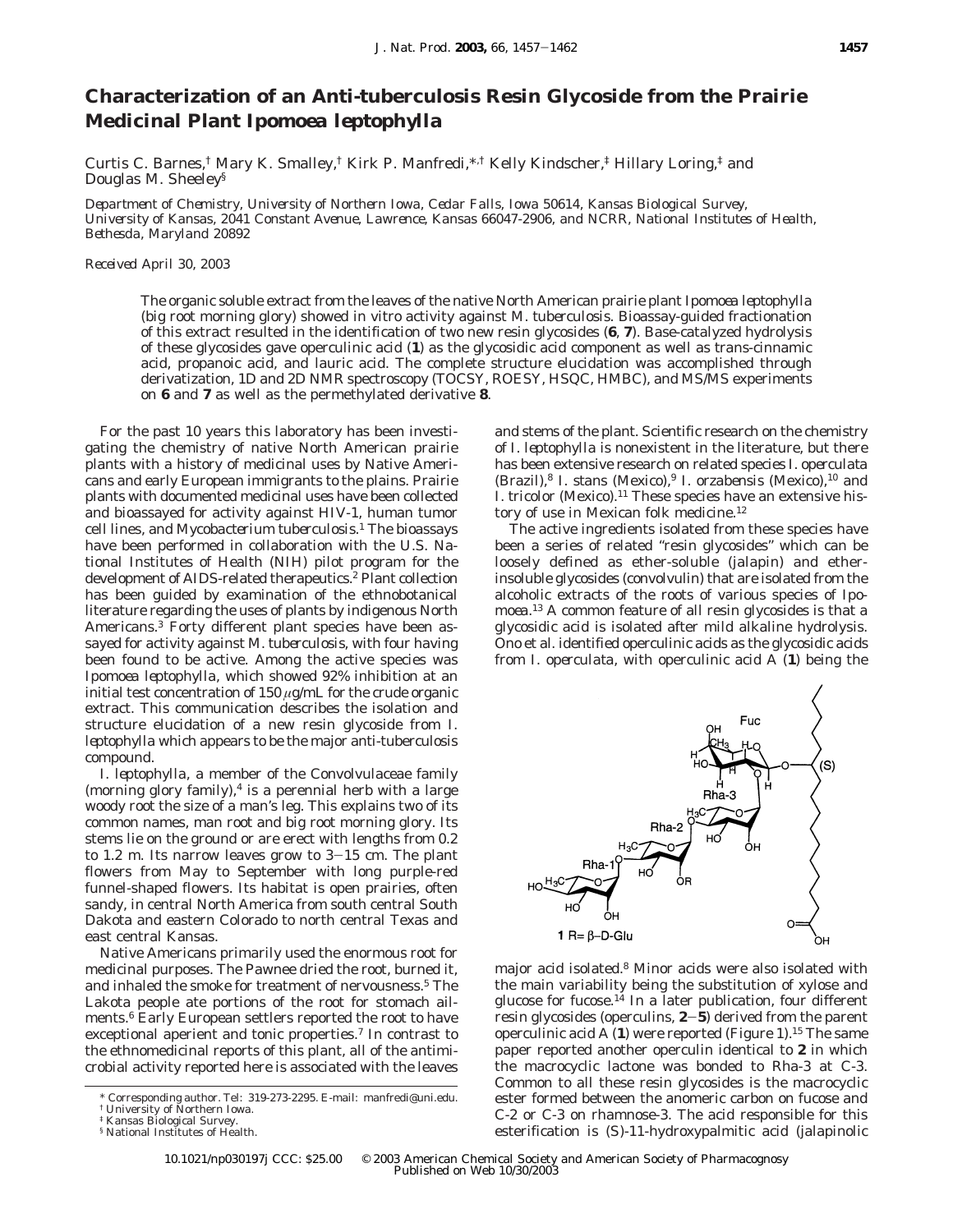

**Figure 1.** Resin glycosides from *I. operculata*.

acid). A second common feature is the presence of C-10 and C-12 acids esterified to Rha-1 and Rha-2. To date, a total of 18 operculins have been isolated from *I. operculata*. 16,17 In addition to the operculins isolated from *I. operculata*, similar compounds have been isolated from *I. stans*, containing quinovose in place of fucose, as well as different acid esters (methyl propanoic, 2-methylbutanoic, and 3-hydroxy-2-methylbutanoic acid).18 A number of other resin glycosides related to those from *I. operculata* have also been reported from other genera within the Convolvulaceae family.19

### **Results and Discussion**

The dried leaves and stems of *I. leptophylla* were extracted with MeOH-CH<sub>2</sub>Cl<sub>2</sub>. An in vitro bioassay for activity against *Mycobacterium tuberculosis* was performed by the Tuberculosis Antimicrobial and Acquisition Coordinating Facility (TAACF). The crude extract showed 92% growth inhibition at a concentration of 150 *µ*g/mL. The crude extract was subsequently chromatographed on lipophilic Sephadex-LH-20. Like fractions were combined and bioassayed. An early-eluting fraction showed an increase in activity of approximately 3-fold (89% inhibition at 50 *µ*g/mL). This fraction was further separated by first using flash silica chromatography followed by HPLC on silica. Two pure compounds were isolated. The first eluting compound (**6**) contained a chromophore that had a *λ*max(EtOH) at 280 nm. The second eluting compound (**7**) had no accessible UV absorbance but could be detected by thinlayer chromatography charring with sulfuric acid.

The 1H NMR spectrum of **6** showed numerous signals from 4.20 to 5.50 ppm, which was consistent for both anomeric protons associated with reducing sugars and protons attached to carbons on ester oxygens. A  $^{13}C-^{1}H$ HETCOR experiment indicated five carbons between 98.0 and 104.2 ppm which showed correlations to signals between 4.20 and 5.40 ppm. These results suggested that part of the molecule was a pentasaccharide. The presence of a *trans* coupled olfenic pair of protons at 6.69 and 7.80 ppm ( $J = 15$  Hz) suggested an  $\alpha$ , $\beta$ -unsaturated carbonyl. These signals along with a two-proton multiplet at 7.70 ppm and a three-proton multiplet at 7.55 ppm suggested that the observed chromophore may be attributed to a cinnamic acid residue. A high-resolution FABMS analysis of 6 produced a molecular ion at  $m/z = 1501.6372$ , which supported a chemical formula of  $[C_{70}H_{112}O_{26}Cs]^+$ .

When 6 was hydrolyzed in acid followed by pertrimethylsilylation, GC/MS analysis of the products identified



glucose, rhamnose, and fucose in a ratio of 1:3:1. The absolute stereochemistry of these sugars was determined by reacting the acid hydrolysis product of **6** with (*S*)-2 butanol prior to persilylation. The retention times of the C-1 (*S*)-2-butyl glycosides were identical to those observed from D-glucose, L-rhamnose, and D-fucose. Other products identified from their GC/MS were the trimethylsilylated derivatives of cinnamic acid, lauric acid, propanoic acid, and 11-hydroxypalmitic acid.

The results of the hydrolysis experiments coupled with the NMR data suggested that **6** may be a derivative of operculinic acid (**1**). This was confirmed by hydrolyzing **6** in base and converting the resultant free acid to its methyl ester. Comparison of the optical rotation and 13C and 1H NMR spectra of the hydrolyzed methyl ester of **6** matched, within experimental error, that reported for **1**. <sup>8</sup> Mass spectral linkage analysis of the base-hydrolyzed product of **6** further confirmed that sugar linkage positions were consistent with the structure of operculinic acid (**1**).

On the basis of the initial GC analysis of the acidhydrolyzed products of **6** and the identification of operculinic acid from its base hydrolysis, it was clear that **6** was related to the operculins from *I. operculata*. The location of the three acid residues (lauric, cinnamic, and propanoic) and point of lactonization of the palmitate remained to be determined. This was accomplished through derivatization of **6** to its permethylated derivative (**8**) followed by a series of mass spectral and 1H and 13C NMR experiments.

Various attempts at methylating **6** under basic conditions consistently resulted in methylation of the hydroxyl groups and the hydrolysis of the four ester bonds. Utilizing a neutral methylation technique, developed by Prehm,<sup>20</sup> the permethylated derivative (**8**) could be isolated with all esters intact. The isolation of the octamethyl derivative was confirmed from high-resolution MALDI-TOF-MS, which resulted in a molecular ion at  $m/z = 1503.8555$ , which corresponded to a formula of  $[C_{78}H_{128}O_{26}Na]^+$ . To determine the location of the ester groups, the permethylated derivative was subjected to base hydrolysis to cleave all ester functionalities. The product gave a molecular ion at  $m/z =$ 1175, which corresponded to  $[C_{54}H_{97}O_{24}Na]Na^+$ . The MS<sup>2</sup> electrospray ionization of the peak at  $m/z = 1175$  resulted in major fragment ions at  $m/z = 1015$ , 957, 899, 707, 651, 547, and 491 (Figure 2). The peak at  $m/z = 491$  was attributed to the fucose glycosidically bonded to palmitic acid, thus indicating that fucose had no attached esters. This was further verified by an  $MS<sup>3</sup>$  of the 491 peak, which resulted in ions at  $m/z = 317$  (Na hydroxypalmitate),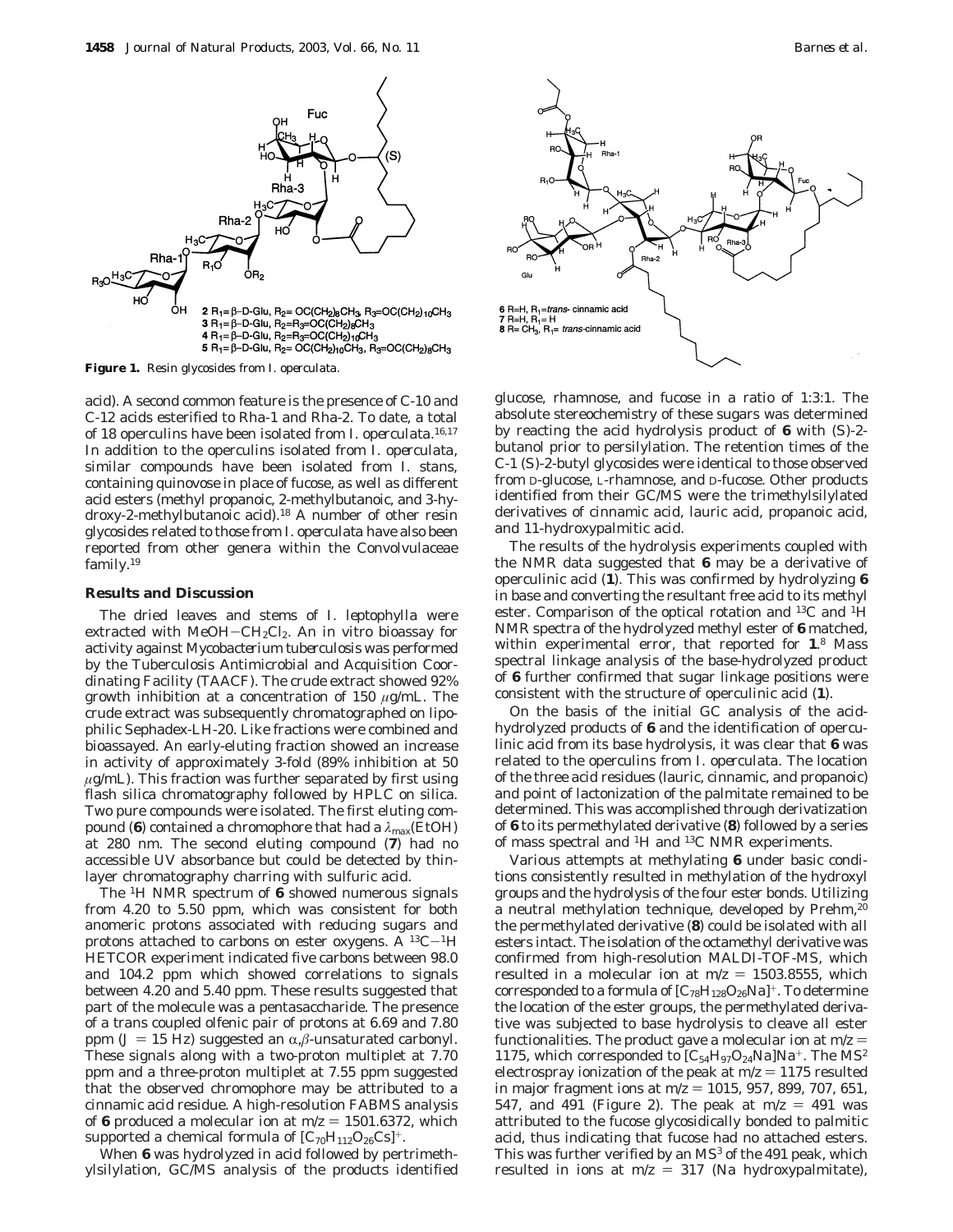

**Figure 2.** Observed fragmentation of **6** after neutral permethylation followed by base hydrolysis.



**Figure 3.** Observed fragmentation from electrospray ion trap MS and key ROE enhancements for **8**.

 $m/z = 299$  (Na palmitate), and  $m/z = 175$  (fucose  $+ 2$  OMe). The peak at  $m/z = 651$  was attributed to cleavage between Rha-3 and Rha-2. The presence of three OMe groups indicated that Rha-2 was bonded only to the palmitic acid at either C-2 or C-3. The peak at  $m/z = 1015$  was attributed to the loss of Rha-1 with one OMe group, indicating that Rha-1 had two esters bonded to C-2, C-3, or C-4. The peak at  $m/z = 957$  was attributed to the loss of a permethylated glucose, indicating that it was not substituted, thus implying that an ester and the glucose were bonded to C-2 and C-3 of Rha-2.

Identifying the specific ester associated with the sugars was determined by MS/MS of the  $(M + Na)^+$  molecular ion of the intact permethylated derivative at *m*/*z* 1504. (A peak at  $m/z = 1532$  was observed with an intensity of approximately 10% of that of the  $m/z = 1504$  peak. This was attributed to some substitution of mysteric acid for lauric acid at C-2. This variability in acid structure has been previously observed.<sup>8</sup>) The key fragment was at  $m/z = 1157$ , which was attributed to the loss of Rha-1 containing cinnamic and propanoic acids. The lauric acid was therefore bonded to Rha-2 (Figure 3).

With the sequence of the substituted carbohydrates established through mass spectral experiments, the final structural dilemma to be resolved was to determine the regiochemistry of each ester on their appropriate sugar. To accomplish this, it was necessary to unequivocally assign the important 1H and 13C chemical shifts of each sugar unit. This was accomplished through a series of HSQC, HMBC, COSY, ROESY, and TOCSY experiments.

Key to identifying all of the spin systems within each sugar was to identify all nine of the anomeric and ester protons. Even at 600 MHz, these signals were not resolved in the 1H NMR spectrum of **6**. However, using the permethylated derivative (**8**) resulted in excellent resolution of all relevant signals (even at 300 MHz). Consequently **8** was used to determine the regiochemistry. Given in Table 1 are the NMR spectral chemical shift assignments for **8**. The anomeric protons on fucose and glucose were determined from their upfield chemical shifts relative to the rhamnose anomeric signals, due to their axial orientation and larger coupling constants (7.7 Hz). The glucose anomeric proton (4.41 ppm) was distinguished from the fucose anomeric proton (4.21 ppm) from the TOCSY correlation to the C-6 primary alcohol protons at 3.50 and 3.68 ppm. The ester protons from cinnamic acid (5.54 ppm) and propanoic acid (5.04 ppm) on Rha-1 were identified through their HMBC correlations to their respective carbonyls (165.5 and 175.9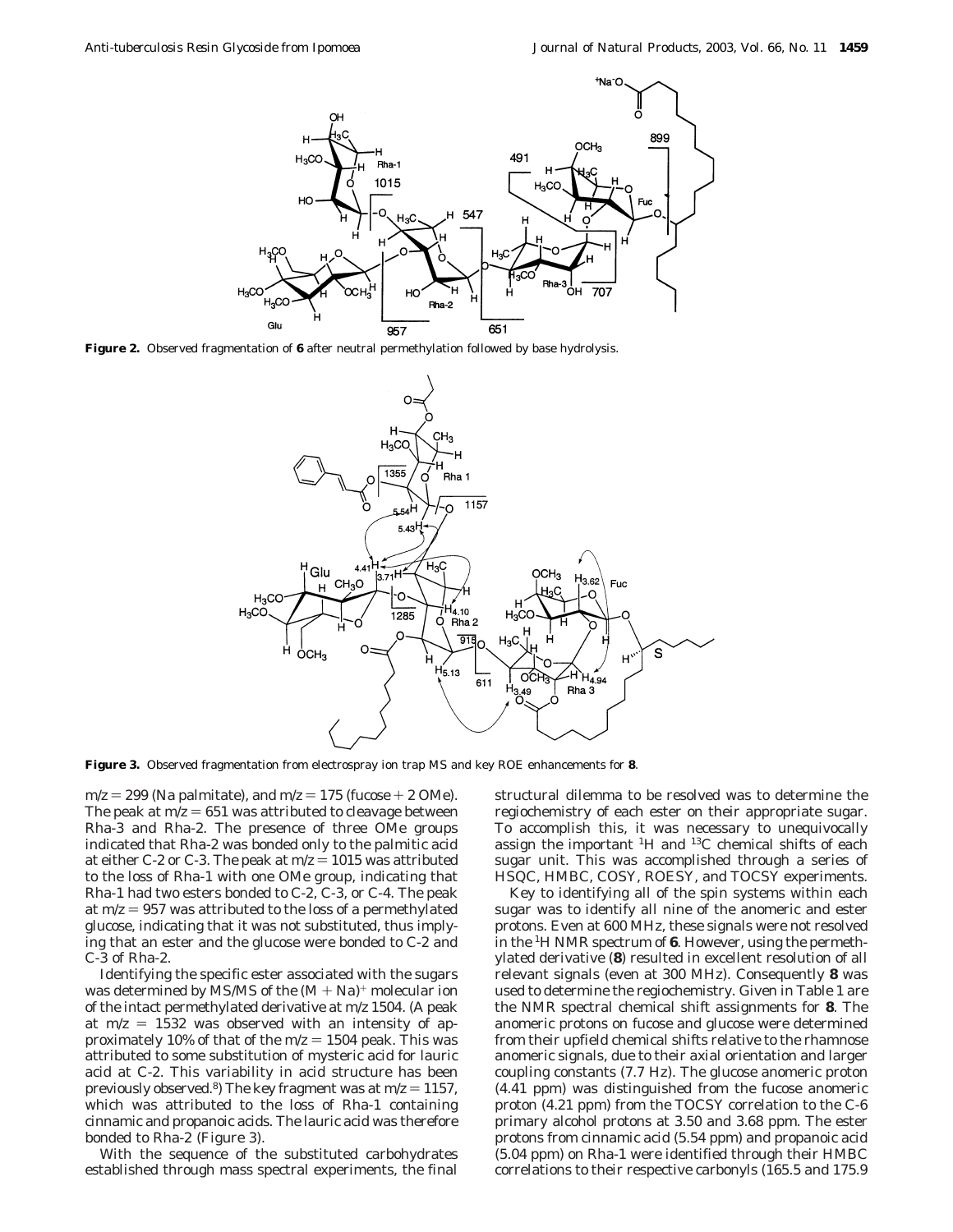|  |  |  | <b>Table 1.</b> <sup>13</sup> C and <sup>1</sup> H NMR Chemical Shifts for $\mathbf{8}^{\mathsf{a}}$ |  |  |  |
|--|--|--|------------------------------------------------------------------------------------------------------|--|--|--|
|--|--|--|------------------------------------------------------------------------------------------------------|--|--|--|

| carbon                  | ${}^{13}C$             | $^{1}H$             |
|-------------------------|------------------------|---------------------|
| Rha-1                   |                        |                     |
| $\mathbf{1}$            | 98.8                   | 5.43                |
| $\boldsymbol{2}$        | 68.0                   | 5.54                |
| 3                       | 77.3                   | 3.53                |
| $\overline{\mathbf{4}}$ | 71.8                   | 5.04                |
| $\bf 5$                 | 67.4                   | 3.94                |
| 6                       | 17.0                   | 1.22                |
| Rha-2                   |                        |                     |
| 1                       | 98.6                   | 5.13                |
| $\boldsymbol{2}$        | 72.8                   | 5.16                |
| 3                       | 76.5                   | 4.10                |
| $\overline{\mathbf{4}}$ | 77.3                   | 3.77                |
| $\overline{5}$          | 67.7                   | 3.83                |
| $\bf{6}$                | 18.8                   | 1.27                |
| Rha-3                   |                        | 4.94                |
| 1                       | 98.4                   |                     |
| $\boldsymbol{2}$        | 67.0                   | 5.38                |
| 3                       | 79.5                   | 3.57                |
| $\overline{\mathbf{4}}$ | 78.8                   | 3.48                |
| $\overline{5}$          | 67.7                   | 3.83                |
| 6                       | 18.4                   | 1.32                |
| Fuc                     |                        |                     |
| $\mathbf{1}$            | 104.0                  | 4.21                |
| $\overline{2}$          | 77.7                   | 3.62                |
| 3                       | 83.2                   | 3.11                |
| 4                       | 77.2                   | 3.38                |
| $\overline{5}$          | 69.5                   | 3.45                |
| 6                       | 17.3                   | 1.25                |
| Glu                     |                        |                     |
| $\mathbf{1}$            | 102.5                  | 4.41                |
| $\overline{\mathbf{c}}$ | 84.1                   | 2.74                |
| 3                       | 85.9                   | 3.21                |
| 4                       | 79.7                   | 2.92                |
| $\overline{5}$          | 75.8                   | 3.37                |
| 6                       | 71.8                   | 3.50, 3.68          |
| C-11 palmitic           | 83.2                   | 3.57                |
| OMe                     | 61.4, 60.6(2), 60.3    | 3.58, 3.49(3), 3.45 |
|                         | 60.2, 57.6, 57.5, 57.0 | 3.39, 3.89, 3.38    |
| carbonyl                |                        |                     |
| PR                      | 175.9                  |                     |
| LA, PA                  | 172.6, 172.5           |                     |
| CA                      | 165.5                  |                     |
| acid methyl             |                        |                     |
| PR                      | 16.7                   | 1.25                |
| LA                      | 11.5                   | 0.91                |
| PA                      | 14.1                   | 0.88                |

*<sup>a</sup>* 500 MHz 1H, 125 MHz 13C, CDCl3.

ppm). TOCSY and COSY correlations established the cinnamic acid at C-2 and the propanoic acid at C-4 on Rha-1. Establishing the substitution position of the glucose on C-3 of Rha-2 was determined through the ROESY correlation of the glucose anomeric proton (4.41 ppm) to the anomeric and cinnamic acid ester protons on Rha-1 and the signal at 4.10 ppm on C-3 of Rha-2. On the basis of model building, the ROESY correlation from the glucose to the C-1 and C-2 signals on Rha-1 are only possible if the glucose is on C-3 of Rha-2. Establishing the proton at 4.10 ppm as the C-3 proton on Rha-2 allowed identification of the rest of the spin system through TOCSY experiments and established the C-2 ester proton associated with lauric acid to be at 5.16 ppm and the anomeric proton on Rha-2 at 5.13 ppm. The final regiochemistry to be determined was the location of the palmitic acid on Rha-3 (C-2 or C-3). COSY analysis showed a three-bond correlation from the palmitic acid ester proton at 5.38 ppm to the anomeric proton at Rha-3 at 4.94 ppm, thus establishing that the palmitic acid was bonded to C-2, and C-3 was a free hydroxyl. A ROESY correlation from the anomeric proton on Rha-3 to the C-2 proton on fucose at 3.62 ppm confirmed that Rha-3 and fucose were bonded at C-2 on the fucose.

Figure 3 gives the important ROESY correlation used to establish the regiochemistry.

In addition to **6**, compound **7** was also isolated. Its spectral characteristics were very similar to **6** with the notable exception of the lack of a cinnamic acid residue. Acid hydrolysis of this compound produced the same sugars as **6** along with propanoic, lauric, and palmitic acids. Base hydrolysis resulted in the isolation of operculinic acid (**1**). On the basis of these observations it was concluded that **7** was structurally identical with **6** with an H in place of the cinnamate on Rha-1.

## **Conclusion**

The crude organic extract of *I. leptophylla* showed 92% inhibition at 150 *µ*g/mL against *M. tuberculosis* in vitro in the anti-tuberculosis assay performed by TAACF. Operculinic acid (**1**), **8**, and **7** showed no activity when tested in vitro. Compound **6** showed 13% inhibition when tested at 6.25 *µ*g/mL. The potency of **6** is insufficient to warrant further biological assessment by TAACF (100% protection at 6.25 *µ*g/mL is required for pure a compound). The bioassay results indicate that the cinnamic acid residue is required for the observed antimicrobial activity. Since **8** has a cinnamic acid and is inactive in the bioassay, we would hypothesize that the activity is also related to the solubility properties of the resin glycoside. Compound **8** is only slightly soluble in methanol, while **6** is very soluble. Upon the basis of the activity of the crude organic extract, it appears that there may be other minor metabolites that contribute to the extract's antimicrobial activity. Work on these compounds continues in this lab.

Both compounds **6** and **7** can be considered derivatives of the parent glycosidic acid operculinic acid (**1**), which has been previously isolated from *I. operculata*. Since **6** and **7** appear to come only from *I. leptophylla* and possess acids (cinnamic and propanoic) not previously identified in resin glycosides isolated from Convolvulaceae, we propose to refer to these compounds as leptophyllins A and B, respectively. This is consistent with the nomenclature previously established for resin glycosides isolated from Convolvulaceae.

## **Experimental Section**

**General Experimental Procedures.** NMR experiments (UNI) were carried out on a Tecmag Aquerius (GE QE 300) at 300 MHz (1H) or 75 MHz (13C). HSQC and HMBC experiments were performed on a Varian VXR 500 MHz at MTDDP at the U.S. NCI Frederick, Maryland. TOCSY and ROESY experiments were performed on a Varian UnityInova 600 MHz NMR at the University of Kansas. MS/MS experiments were performed on a Micromass Q-TOF or Finnigan LCQ using nanoelectrospray for ionization at NIH, Bethesda, MD. Glycosides were dissolved in 1 mM sodium acetate in 70:30 methanol-water for nanoelectrospray, and spectra were acquired under conditions as previously described.<sup>21</sup> For linkage analysis, methylated samples were hydrolyzed in TFA, reduced with sodium borohydride, acetylated, and analyzed by GC-MS. Basic permethylation was by the method of Ciucanu and Kerek.22

High-resolution MS experiments were performed on a JEOL SX 102 (FAB) or a Bruker Biflex-lll MALDI/TOF mass spectrometer operating in reflectron mode. The matrix for laser desorption was  $\alpha$ -cyano-4-hydroxycinnamic acid with 0.001 M sodium iodide in 1:1 acetonitrile-water. Accurate mass was determined from the sodium adduct of the primary isotope using bradykinin, angiotensin, and somatotropin as reference masses. GC/CI-MS were performed on a Finnigan 700 ion trap mass spectrometer using isobutane as the CI gas. IR data were obtained on a Galaxy 2020 FT-IR spectrometer. UV spectra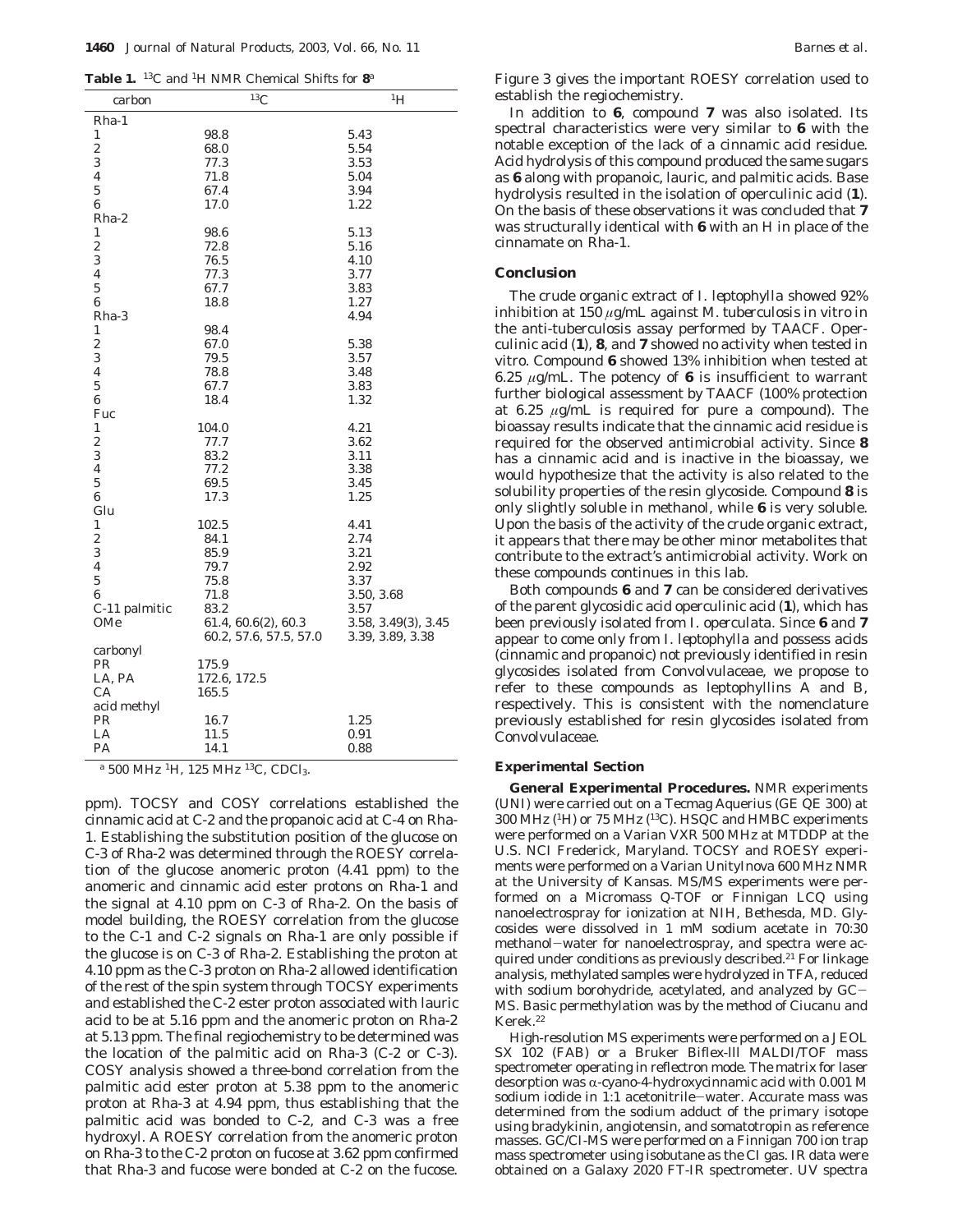were obtained using a Shimadzu 2101 UV spectrometer. Optical rotations were obtained using a Rudolph DP781 polarimeter. HPLC chromatography was performed on an ISCO gradient HPLC with an ISCO V-4 UV detector or a Waters R401 RI detector. HPLC columns were Rainin Dynamax. All solvents were HPLC grade purchased from Fisher Scientific. Chemicals for permethylation were purchased from Aldrich. Flash silica was purchased from Fisher Scientific, and TLC plates were purchased from EM Science.

**Biological Testing.** Antimicrobial assays were performed by the Tuberculosis Anti-microbial Acquisition & Coordinating Facility in Frederick, MD. The crude plant extract was assayed against *Mycobacterium tuberculosis* H37Rv in BACTEC 12B medium using the BACTEC 460 radiometric system at an initial concentration of 150 *µ*g/mL. Purified compounds were subsequently tested at an initial concentration of 6.25 *µ*g/mL.

**Plant Material.** *I. leptophylla* was collected and identified by Hillary Loring at a location in western Kansas. Plant identification follows the Flora of the Great Plains (Great Plains Flora Association, 1986). A voucher specimen is archived at the R. L. McGregor Herbarium at the University of Kansas.

**Extraction and Isolation.** The air-dried leaves and stems of *I. leptophylla* (360 g) were extracted overnight with CH<sub>2</sub>- $Cl_2-MeOH$  (1:1). The solvent was removed and the plant material extracted with MeOH for 12 h. The MeOH extract was combined with the  $CH_2Cl_2$  extract and the solvents removed at reduced pressure to yield 17.0 g of crude organic extract. A small sample of this extract was assayed against *M. tuberculosis* through TAACF. This extract showed 92% growth inhibition at a test concentration of 150 *µ*g/mL. The remaining plant material was then extracted with  $H_2O$ . This aqueous extract was freeze-dried and showed no activity against *M. tuberculosis*. The organic extract (7.5 g) was dissolved/suspended in 25 mL of  $CH_2Cl_2-MeOH$  (1:1) and filtered. This filtrate was placed on an LH-20 column (100 cm  $\times$  2.5 cm) packed and eluted in  $CH_2Cl_2-MeOH$  (1:1). Fractions were collected every 500 drops. Fractions showing similar composition (vide TLC) were combined and submitted for assay against *M. tuberculosis*. The most active fraction showed a 3-fold increase in activity (89% inhibition at 50 *µ*g/ mL). This fraction was adsorbed onto 2 g of silica and placed on top of a small flash silica column (50 mL syringe with 40 mL of dry silica). This column was eluted with 80 mL portions of CHCl<sub>3</sub>; CHCl<sub>3</sub>-MtBE (1:1); CHCl<sub>3</sub>-MtBE-MeOH (50:45: 5); and  $CHCl<sub>3</sub>-MtBE-MeOH$  (50:25:25). The last fraction (0.2456 g) showed two major compounds when analyzed by TLC (silica; CHCl<sub>3</sub>-MtBE-MeOH, 50:40:10). A UV-active spot  $(R_f = 0.50)$  and a UV-inactive spot  $(R_f = 0.42)$  were observed. Both spots turned a light brown when sprayed with sulfuric acid. The sample was dissolved in a minimal amount (300 *µ*L) of CHCl3-MtBE-MeOH (48:38:14), filtered (0.45 *<sup>µ</sup>*m), injected onto the HPLC (50 *µ*L/injection; 12 mL/min; Rainin Silica Dynamax 25 cm  $\times$  2.5 cm), and eluted with the dissolving solvent system. The eluent was monitored by both UV  $(\lambda =$ 254 nm) and RI. Along with minor peaks, a major peak showing a large UV response was collected at 10.5 min (**6**, 0.1133 g) and a second peak emerged after 15 min which gave only an RI response (**7**, 0.0592 g).

Spectral characterization of 6: <sup>1</sup>H NMR (CD<sub>3</sub>OD, 500) MH<sub>z</sub>) *δ* 7.79 (1H, d *J* = 15.5 Hz), 7.64 (2H, m), 7.40 (3H, m), 6.64 (1H, d  $J = 15.5$ ), 5.52 (1H, t,  $J = 1.9$ ), 5.36 (1H dd,  $J =$ 1.6, 3.2), 5.31 (1H s br), 5.11 (2H m), 5.02 (2H, m), 4.49 (1H d, *J* = 7.8), 4.37 (1H d, *J* = 7.5), 4.27 (1H dd, *J* = 9.1, 3.0), 4.17  $(1H d,d, J = 9.2, 3.2), 4.07 (1H d,d, J = 9.7, 3.2), 3.9(5H m),$ 3.75 (1H t,  $J = 9.2$ ), 3.62 (4H, m), 3.48 (2H, m), 3.40 (1H, t, *J* = 9.5), 3.25 (2H, m), 2.43 (6H, m), 1.80-1.45 (8H, m), 1.48-1.00 (50H, m), 0.98 (3H, t,  $J = 7.4$ ), 0.93 (3H, t,  $J = 7.4$ ); <sup>13</sup>C NMR (CD<sub>3</sub>OD, 75 MHz) 177.8, 175.2, 175.1, 168.6, 147.4, 135.8, 131.6, 130.0 (2), 129.4 (2), 118.7, 105.3, 105.2, 100.5, 100.5, 98.9, 84.2, 82.0, 80.2, 79.89, 79.86, 78.21, 78.17, 75.1, 74.9, 74.7, 74.1, 73.9, 73.47, 73.3, 71.6, 71.4, 70.2, 69.4, 69.2, 68.7, 68.6, 63.2, 42.5, 35.2, 35.0, 34.9, 34.0, 33.3, 32.97, 30.74, 30.67, 30.56, 30.51, 30.38, 30.00, 29.0, 28.6, 28.5, 28.21, 28.1, 27.7, 26.1, 25.9, 25.7, 24.2, 23.62, 19.14, 18.92, 17.85, 17.1, 16.9,

14.4, 11.87; IR (CDCl<sub>3</sub>)  $ν_{\text{max}}$  3445, 2929, 2857, 1725, 1712 cm<sup>-1</sup>; UV (EtOH)  $\lambda_{\text{max}}$  (log ε) 216(5.0), 223(4.9), 280(4.9) nm; [α]<sub>D</sub> -6.6° (CDCl3 *<sup>c</sup>* 0.18); HR-MS (FAB) found 1501.6372, calcd for  $[C_{70}H_{112}O_{26}Cs]$ <sup>+</sup> 1501.6464.

**Hydrolysis and Derivatization of 6.** Approximately 1 mg of **6** was dissolved in 0.5 mL of freshly distilled THF and 200 *µ*L of 1.0 M NaOH. The solution was refluxed for 60 min while the reaction progress was monitored using silica TLC. Once it was established that no starting material remained, the reaction was cooled to room temperature and acidified with 1.0 M HCl. This solution was then extracted three times with 0.5 mL aliquots on MtBE. The MtBE extracts were combined and evaporated to dryness. The dried residue was dissolved in 180 *µ*L of pyridine, 20 *µ*L of trimethylchlorosilane, and 60  $\mu$ L of hexamethyldisilazane and heated for 1 h at 70 °C. A GC/CI-MS analysis identified three acids, cinnamic, lauric, and propanoic, as their TMS esters. To verify the identities, standard samples of the three acids were purchased and treated as above.

The aqueous-THF layer from the initial base hydrolysis was evaporated to dryness and dissolved in 1.0 mL of fresh THF containing 150  $\mu$ L of 1 N HCl. The sample was refluxed for 2 h, after which the solvent was removed and then treated as above to make the TMS ethers. A GC/CI-MS analysis identified glucose, fucose, and rhamnose as their TMS derivatives in a ratio of 1:1:3. The monosaccharide identities were determined by derivatizing purchased standards of the glucose, fucose, and rhamnose, treating as above, and comparing retention times. 11-Hydroxypalmitic acid was identified on the basis of its mass spectrum of the di-TMS derivative  $(m/z - H^+ = 429)$ .

**Butanolysis of 6.** Following a procedure similar to that of Vliegenthart,<sup>23</sup> 2.5 mg of 6 was dissolved in 200  $\mu$ L of (S)-(+)-2-butanol (Aldrich) and made acidic by bubbling HCl gas into the solution. The solution was heated for 7 h to 70 °C under nitrogen with continuous stirring. After cooling to room temperature, 20 mg of Ag2CO3'2H2O was added to neutralize the solution. This mixture was then triturated and centrifuged. The supernatant was placed in a vial and stored over  $P_2O_5$  for 14 h. The remaining solution was removed from the drying agent and treated with  $100 \mu L$  of Sylon HTP (Supelco) to make the TMS ethers. The same procedure was repeated for Dglucose, D-fucose, and L-rhamnose. The butanolysis-TMS derivatives of **6** were run through a capillary GC (HP-1; 5:00 min at 200-270 °C at 30 °C/min; 1.25 mL/min). These retention times were compared to those for the (*S*)-(+)-2 butanol derivatives synthesized from D-glucose, D-fucose, and L-rhamnose, thus confirming the absolute stereochemistry of the carbohydrates.

**Base Hydrolysis of 6.** A sample of **6** (31.1 mg) was dissolved in a 1:1 mixture of H2O-EtOH, treated with 10 *<sup>µ</sup>*<sup>L</sup> of 0.5 M NaOH, and stirred at room temperature for 30 min. The solution was then acidified with acetic acid. The solvent was removed at reduced pressure and the remaining residue placed on a small  $C_{18}$  flash column, which was first eluted with two column volumes of  $H<sub>2</sub>O$  followed by excess methanol. The methanol was removed at reduced pressure and the remaining residue filtered and further separated on an HPLC using a  $\rm{C}_{18}$  (Rainin 25 cm  $\times$  1.0 cm; 3.5 mL/min; RI) semipreparative column eluted with methanol-water (75:25). A peak eluting at 7.2 min corresponding to the glycosidic acid was isolated (7.6 mg). This compound was then treated with diazomethane to make the methyl ester of operculinic acid, **1**: (HR-MALDI-TOF-MS) *m*/*z* 1055.5243 (calcd for C<sub>47</sub>H<sub>84</sub>O<sub>24</sub>-Na<sup>+</sup> 1055.5226; mp 165-167 (dec); [α]<sub>D</sub> -57° (MeOH; *c* 0.18). All other spectral data were consistent with that reported for **1**. 8

**Spectral characterization of 7:** <sup>1</sup>H NMR (300 MHz, CD<sub>3</sub>-OD)  $\delta$  5.55 (1H t, *J* = 2.0), 5.30 (1H d, *J* = 1.5), 5.14 (1H dd,  $J = 2.0, 3.0$ , 5.11 (1H d,  $J = 1.4$ ), 5.05 (1H d,  $J = 1.8$ ), 4.97  $(1H t J = 9.0), 4.48$  (1H d,  $J = 7.4$ ), 4.35 (1H d,  $J = 7.0$ ), 4.25 (1H dd  $J = 3.2, 8.45$ ), 4.10 (2H m), 3.89 (5H m), 3.76 (2H dd,  $J = 10.7, 3.2$ , 4.10 (2H m), 3.90 (5H m), 3.76 (1H dd  $J = 9.4$ , 3.3), 3.7-3.30 (11H, unresolved), 3.22 (2H m), 2.43 (6H, m), 1.80-1.45 (8H, m), 1.48-1.00 (50H, unresolved), 0.98 (3H, t,  $I = 7.4$ ) 0.93 (3H t,  $I = 7.4$ ) <sup>13</sup>C NMR (75 MHz, CD<sub>2</sub>OD)  $\delta$ *J* = 7.4), 0.93 (3H, t, *J* = 7.4); <sup>13</sup>C NMR (75 MHz, CD<sub>3</sub>OD) *δ*<br>178 0 175 1 (2) 105 5 105 2 103 2 102 8 100 3 98 9 84 1 178.0, 175.1 (2), 105.5, 105.2, 103.2, 102.8, 100.3, 98.9, 84.1,